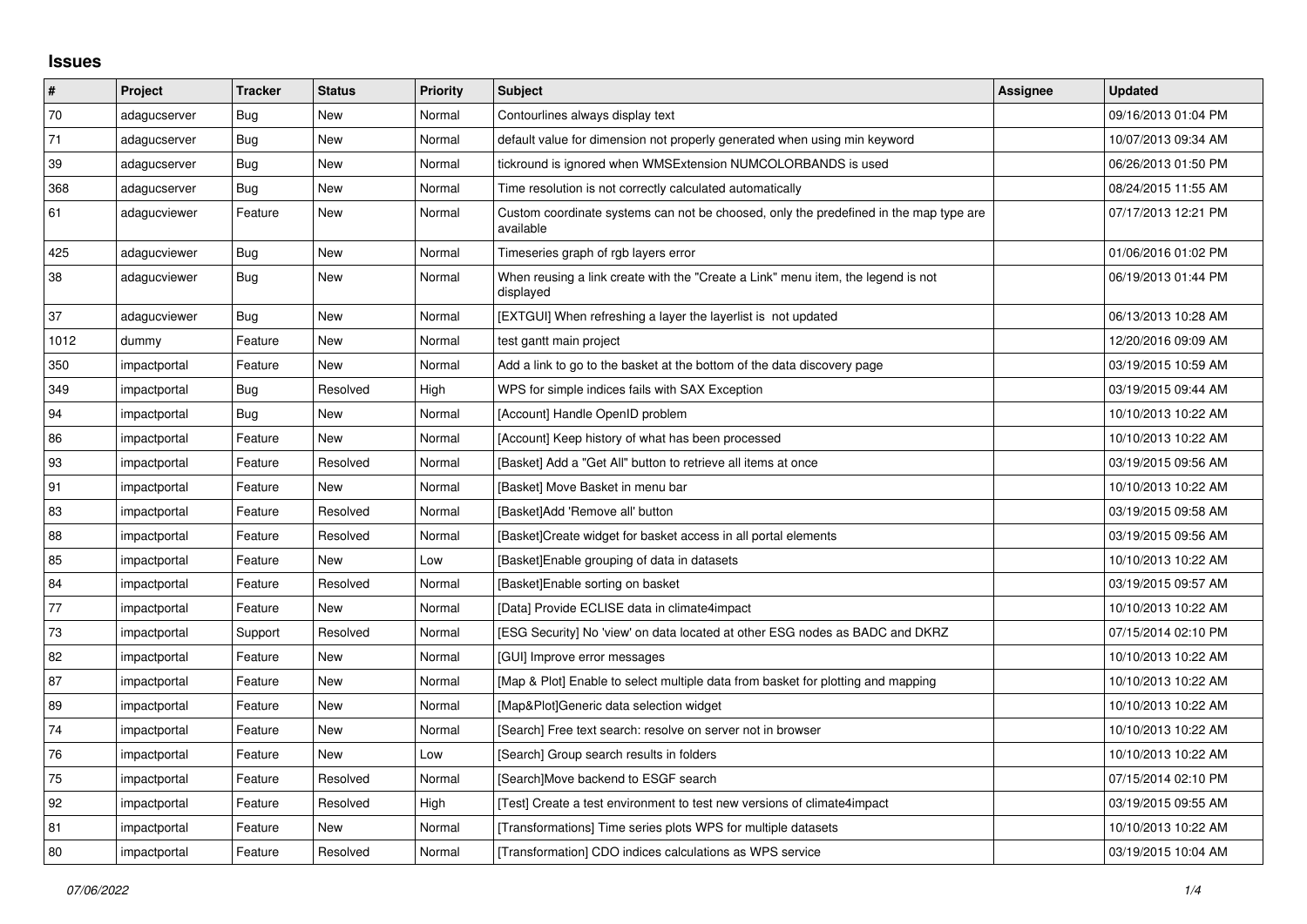| $\pmb{\#}$   | Project      | <b>Tracker</b> | <b>Status</b> | <b>Priority</b> | Subject                                                                                                    | <b>Assignee</b> | <b>Updated</b>      |
|--------------|--------------|----------------|---------------|-----------------|------------------------------------------------------------------------------------------------------------|-----------------|---------------------|
| $ 90\rangle$ | impactportal | Feature        | New           | Normal          | [Use cases] Precoocked data selection widget with use case data                                            |                 | 10/10/2013 10:22 AM |
| 1013         | subproject 1 | Feature        | <b>New</b>    | Normal          | test subproject task gantt                                                                                 |                 | 12/20/2016 09:10 AM |
| 440          | TM5-MP       | Feature        | New           | Low             | Assumption in calculation of friction velocity over land                                                   |                 | 07/03/2018 12:51 PM |
| 373          | TM5-MP       | <b>Bug</b>     | New           | Normal          | Diurnal cycle biomass burning emissions                                                                    |                 | 07/03/2018 12:34 PM |
| 10281        | TM5-MP       | Task           | New           | Low             | Dry deposition of gas-phase H2SO4 and DMS                                                                  |                 | 07/03/2018 12:51 PM |
| 595          | TM5-MP       | <b>Bug</b>     | In Progress   | Normal          | Generation of qsub job file seems broken                                                                   |                 | 07/03/2018 12:39 PM |
| 521          | TM5-MP       | <b>Bug</b>     | New           | Low             | Inconsistent NO <sub>x</sub> emissions                                                                     |                 | 07/03/2018 12:30 PM |
| 26711        | TM5-MP       | <b>Bug</b>     | In Progress   | Normal          | missing values for lon and lat in regions file                                                             |                 | 07/02/2020 08:27 PM |
| 10221        | TM5-MP       | Feature        | In Progress   | Normal          | MOGUNTIA and KPP                                                                                           |                 | 09/20/2018 01:59 PM |
| 23861        | TM5-MP       | <b>Bug</b>     | New           | Normal          | NH2O2 chemistry                                                                                            |                 | 05/13/2020 12:10 PM |
| 351          | TM5-MP       | <b>Bug</b>     | New           | Low             | NH3 budget terms                                                                                           |                 | 07/03/2018 12:36 PM |
| 11761        | TM5-MP       | <b>Bug</b>     | New           | Low             | overflow in PDUMP                                                                                          |                 | 09/26/2018 09:44 AM |
| 20141        | TM5-MP       | <b>Bug</b>     | In Progress   | Low             | PDUMP temperature field is zero                                                                            |                 | 07/26/2019 02:45 PM |
| 2161         | TM5-MP       | <b>Bug</b>     | New           | Normal          | Python datetime.strftime function does not support dates before 1900                                       |                 | 08/21/2017 12:35 PM |
| 23221        | TM5-MP       | Feature        | In Progress   | Normal          | Remapping of M7 dry/wet radii from restart file missing                                                    |                 | 12/05/2019 11:07 AM |
| 8931         | TM5-MP       | Feature        | In Progress   | Low             | removing dependence on HDF4                                                                                |                 | 11/18/2019 02:07 PM |
| 439          | TM5-MP       | Task           | New           | Low             | Treatment of ice clouds in photolysis                                                                      |                 | 07/03/2018 12:35 PM |
| 24611        | TM5-MP       | <b>Bug</b>     | New           | High            | Typos in cb05 ebischeme                                                                                    |                 | 02/11/2020 10:35 AM |
| 12101        | TM5-MP       | Feature        | New           | Low             | Updating Corner halo grid boxes                                                                            |                 | 10/10/2018 03:39 PM |
| 26031        | TM5-MP       | <b>Bug</b>     | New           | Normal          | Wrong rate for KOHHNO4                                                                                     |                 | 05/13/2020 12:10 PM |
| 149          | TM5-ZOOM     | Bug            | New           | Low             | Gfortran compiler                                                                                          |                 | 04/08/2014 10:42 AM |
| 8611         | TurboWin     | Feature        | New           | Normal          | displaying latest obs                                                                                      |                 | 12/19/2017 09:36 AM |
| 8631         | TurboWin     | Task           | <b>New</b>    | Normal          | Help files update                                                                                          |                 | 12/19/2017 09:43 AM |
| 8661         | TurboWin     | Feature        | New           | Normal          | instruction videos                                                                                         |                 | 12/19/2017 09:49 AM |
| 8671         | TurboWin     | Feature        | New           | Normal          | option to insert Relative Humidity                                                                         |                 | 12/19/2017 09:59 AM |
| 8641         | TurboWin     | Feature        | New           | Normal          | plot position offline                                                                                      |                 | 12/19/2017 09:44 AM |
| 8681         | TurboWin     | Feature        | New           | Normal          | SOG and COG computing                                                                                      |                 | 12/19/2017 10:03 AM |
| 8651         | TurboWin     | Feature        | <b>New</b>    | Normal          | update to WMO cloud atlas                                                                                  |                 | 12/19/2017 09:46 AM |
| 8621         | TurboWin     | Feature        | New           | Normal          | WOW upload                                                                                                 |                 | 12/19/2017 09:42 AM |
| 28421        | PyCAMA       | Support        | New           | Normal          | Prepare for version 2 quality control monitoring.                                                          | Jacques Claas   | 12/01/2020 05:39 PM |
| 14161        | PyCAMA       | Support        | Feedback      | Normal          | Time dependent QC questionnaire                                                                            | Jacques Claas   | 04/28/2020 09:59 AM |
| 28431        | PyCAMA       | Support        | Feedback      | Normal          | [PyCAMA] How long should the daily reports be available once the time-dependent<br>monitoring is in place? | Jacques Claas   | 10/15/2020 10:26 AM |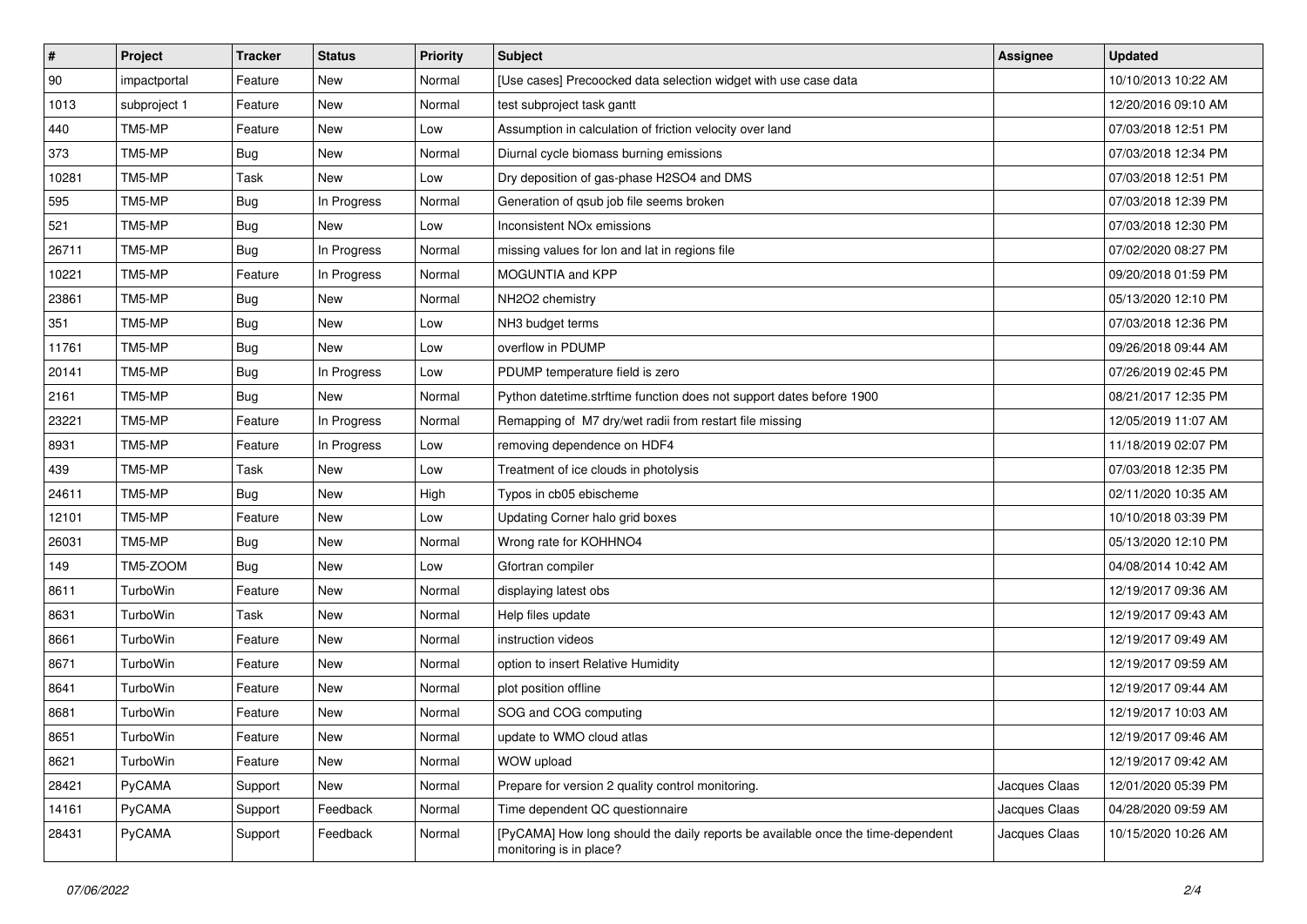| $\vert$ #    | Project       | <b>Tracker</b> | <b>Status</b> | <b>Priority</b> | <b>Subject</b>                                                                                            | Assignee               | <b>Updated</b>      |
|--------------|---------------|----------------|---------------|-----------------|-----------------------------------------------------------------------------------------------------------|------------------------|---------------------|
| 26241        | PyCAMA        | Support        | In Progress   | Normal          | [PyCAMA] Supply list of up to 12 parameters you want to follow over time                                  | Jacques Claas          | 12/01/2020 05:34 PM |
| 26231        | PyCAMA        | Support        | <b>New</b>    | Normal          | [PyCAMA] Verify configuration of PyCAMA for daily extractions                                             | Jacques Claas          | 12/01/2020 05:30 PM |
| 362          | TM5-MP        | <b>Bug</b>     | New           | Normal          | Dry deposition total for agreggated NOx                                                                   | Jason Williams         | 06/24/2015 02:06 PM |
| 367          | TM5-MP        | Feature        | New           | Low             | Heterogeneous reaction rates for bulk aerosol version                                                     | Jason Williams         | 07/03/2018 12:36 PM |
| $ 40\rangle$ | adagucserver  | Feature        | Resolved      | Normal          | Highest value in Legend is not necessarily highest value in the map                                       | Maarten Plieger        | 07/25/2014 12:06 PM |
| 161          | adagucserver  | <b>Bug</b>     | Resolved      | Normal          | Point datasets where the data starts with a nodata value are not displayed at all                         | <b>Maarten Plieger</b> | 07/25/2014 12:46 PM |
| 62           | adagucserver  | <b>Bug</b>     | Resolved      | Normal          | Special tokens like < and > are not encoded in the GetCapabilities document                               | Maarten Plieger        | 07/25/2014 12:05 PM |
| 372          | adagucserver  | Bug            | New           | Normal          | [KDC WCS] Web Coverage Service on point data does not function correctly                                  | Maarten Plieger        | 09/09/2015 07:28 AM |
| 210          | impactportal  | <b>Bug</b>     | Resolved      | Normal          | OpenID composer accepts only names from 3 characters or more                                              | Maarten Plieger        | 03/19/2015 09:52 AM |
| 158          | impactportal  | Bug            | Resolved      | Normal          | [OPENDAP] Wrong HTTP status code when file is missing: 403 instead of 404.                                | Maarten Plieger        | 03/19/2015 09:53 AM |
| 159          | impactportal  | <b>Bug</b>     | Resolved      | Normal          | [WPS] When submitting a WPS job, the XML status document is sometimes not directly<br>available --> Error | Maarten Plieger        | 03/19/2015 09:52 AM |
| 15161        | PyCAMA        | Feature        | Feedback      | Normal          | Better handle wavelength calibration parameters in UPAS products                                          | Maarten Sneep          | 05/25/2020 08:49 AM |
| 558          | PyCAMA        | Feature        | In Progress   | Normal          | Coregistration                                                                                            | <b>Maarten Sneep</b>   | 11/06/2018 05:47 PM |
| 19181        | PyCAMA        | <b>Bug</b>     | New           | Normal          | Date reported on Input data per granule possibly incorrect for offline                                    | <b>Maarten Sneep</b>   | 05/25/2020 08:27 AM |
| 35711        | PyCAMA        | <b>Bug</b>     | Resolved      | Normal          | Delete useless get pressures function in TM5 profile.py                                                   | <b>Maarten Sneep</b>   | 03/21/2022 09:48 AM |
| 944          | PyCAMA        | Feature        | In Progress   | Normal          | Documentation of internal workings of PyCAMA                                                              | Maarten Sneep          | 12/09/2020 11:13 AM |
| 15151        | PyCAMA        | Feature        | Feedback      | Normal          | Handling background correction parameters for SO2 and HCHO                                                | Maarten Sneep          | 05/25/2020 08:47 AM |
| 1146         | PyCAMA        | <b>Bug</b>     | Feedback      | Normal          | Non-synchronized variables yield bogus results                                                            | <b>Maarten Sneep</b>   | 12/09/2020 10:44 AM |
| 17921        | PyCAMA        | Bug            | New           | Low             | O3 Histogram plots y-label                                                                                | <b>Maarten Sneep</b>   | 05/25/2020 08:20 AM |
| 9311         | PyCAMA        | Feature        | <b>New</b>    | Normal          | Processing status & lineage as table                                                                      | Maarten Sneep          | 05/25/2020 08:48 AM |
| 13811        | PyCAMA        | Support        | New           | Normal          | PyCAMA L2QC Reporting Bugs                                                                                | <b>Maarten Sneep</b>   | 04/28/2020 11:43 AM |
| 34921        | PyCAMA        | Bug            | Resolved      | Normal          | Requested time not covered in CTM file                                                                    | <b>Maarten Sneep</b>   | 03/21/2022 09:52 AM |
| 35721        | PyCAMA        | Feature        | Resolved      | Normal          | Speed up get_profiles and get_temperature by numba                                                        | <b>Maarten Sneep</b>   | 03/21/2022 10:55 AM |
| 1511         | PyCAMA        | Feature        | Resolved      | Normal          | Synchronization of variables                                                                              | <b>Maarten Sneep</b>   | 08/21/2020 07:37 AM |
| 1301         | PyCAMA        | Support        | Resolved      | High            | test mixed empty/non-empty variables                                                                      | <b>Maarten Sneep</b>   | 08/21/2020 07:38 AM |
| 32511        | PyCAMA        | Bug            | New           | Normal          | use of coregistration package in loop crashes without warning ("terminated")                              | <b>Maarten Sneep</b>   | 08/19/2021 11:24 AM |
| 33291        | <b>PyCAMA</b> | Bug            | Resolved      | Normal          | [PDGS-ANOM-8804] Processing error on ALH                                                                  | Maarten Sneep          | 10/05/2021 05:33 PM |
| 27221        | PyCAMA        | <b>Bug</b>     | Resolved      | Normal          | [PyCAMA] crash when encountering empty files                                                              | Maarten Sneep          | 07/28/2020 01:24 PM |
| 28981        | PyCAMA        | Bug            | Resolved      | Normal          | [PyCAMA] Hard crash when processing NPP data                                                              | Maarten Sneep          | 11/27/2020 11:54 AM |
| 27251        | PyCAMA        | Bug            | Resolved      | Normal          | [PyCAMA] incompatibility with python 3.3                                                                  | Maarten Sneep          | 07/24/2020 08:23 AM |
| 30011        | PyCAMA        | Support        | New           | Normal          | [PyCAMA] Prepare release of 1.0                                                                           | Maarten Sneep          | 12/01/2021 10:49 AM |
| 27361        | PyCAMA        | Feature        | Resolved      | Normal          | [PyCAMA] record the file names of the input granules.                                                     | Maarten Sneep          | 07/29/2020 03:23 PM |